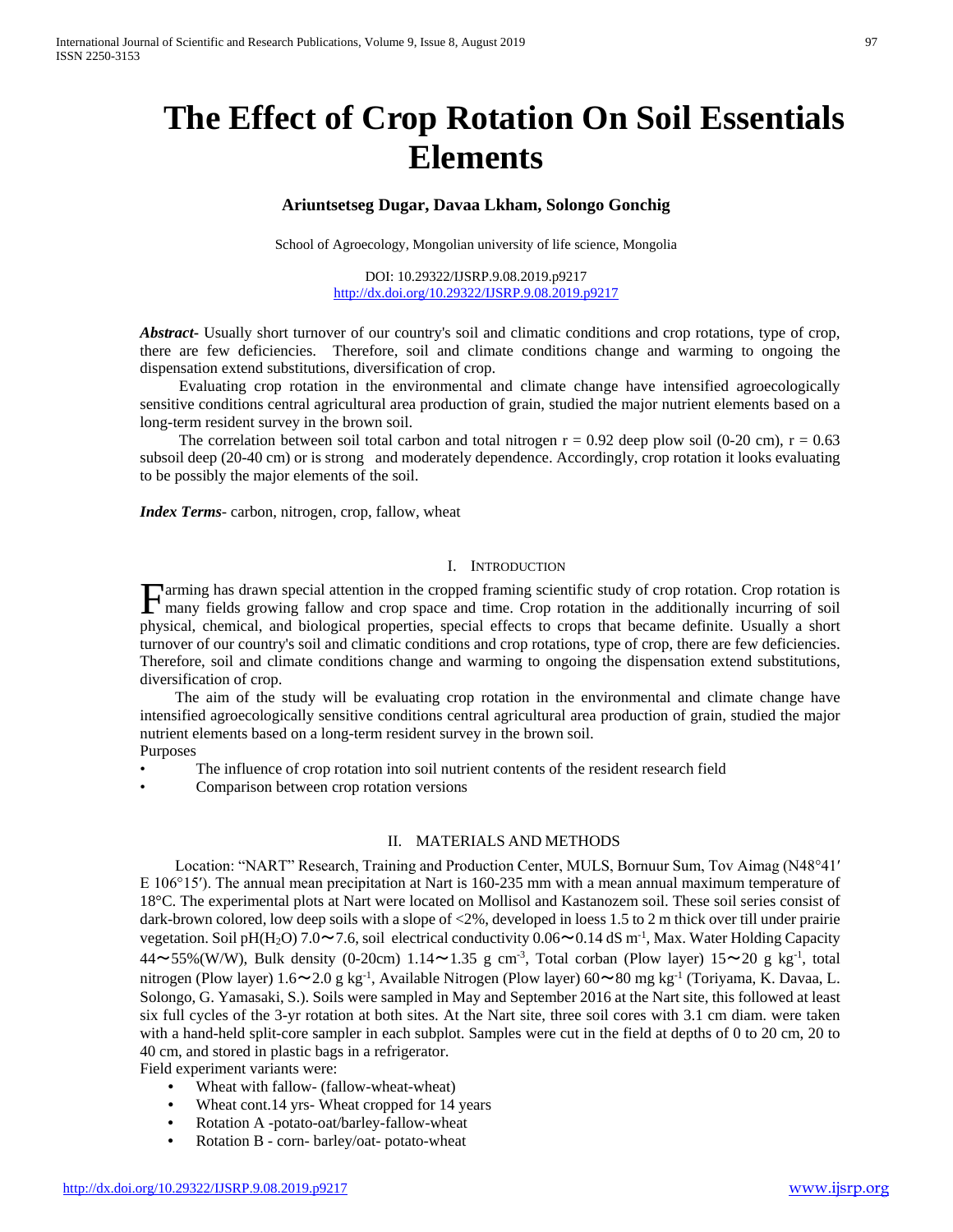International Journal of Scientific and Research Publications, Volume 9, Issue 8, August 2019

ISSN 2250-3153

- Rotation C -millet- green manure-potato-wheat
- Rotation D- oat-mustard-potato- wheat

98

 Soil total carbon (TC), total nitrogen (TN) and available nitrogen (Av.N) were analyzed for top soil (0- 20cm) and sub soil (20-40cm).

Laboratory research methods:

- Total carbon and nitrogen of combustion method by Sumigraph NC-830 °C
- Available nitrogen of incubation with upland moisture (ca. 20% W/W) after 10 weeks at 30 ℃ inorganic N was determined

## III. STUDY RESULTS

 Crop rotation is to keep the quality of the soil organic matter. Effect rotations, crop rotation, and planted farming system, depending on the type of soil organic matter content are kept stable.



*Figure 1. Effect of crop rotation on soil total carbon*

 Soil carbon in the 0-20 cm depth experience in rotation B version most more or other versions was more 1.8-6.9 g kg-1, wheat with fallow version minimum or other versions of 1.9-6.9 g kg-1 lower. Conspicuously to the total carbon in the 0-20 cm depth of soil concentrations rotations in planted types has shown that while many more.

 However, amount of the total carbon to a depth of 20-40 cm in rotation A most more or other versions were more 2.6- 8.2 g kg-1, rotation D version minimum or other versions of 1.7-8.2 g kg-1 lower. Crop rotations in the mustard version of the low accumulation of organic carbon content are related to lower leaves.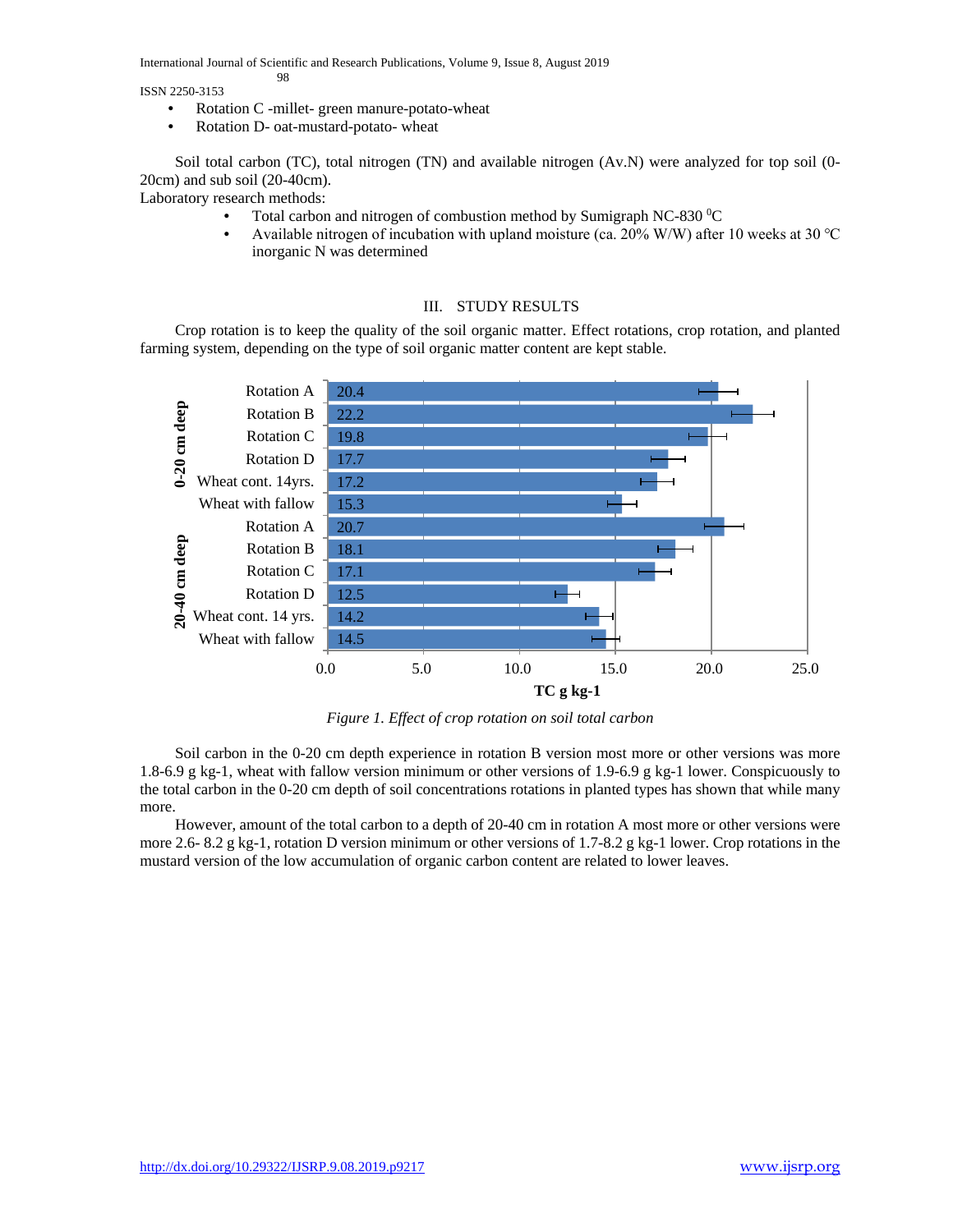International Journal of Scientific and Research Publications, Volume 9, Issue 8, August 2019 99





*Figure 2. Effect of crop rotation on soil total nitrogen*

This table has been showing that soil total nitrogen was more 0.1-1.07 g kg<sup>-1</sup> rotation B (corn- barley/oatpotato-wheat) version than other versions. It is a crop rotation version leave the green mass and cultivation is related to specifics the soil.



*Figure 3. Correlation between soil total carbon and total nitrogen*

The correlation between soil total carbon and total nitrogen  $r = 0.95$  deep plow soil (0-20 cm),  $r = 0.79$ subsoil deep (20-40 cm) or is strong and moderately dependence. Accordingly, crop rotation it looks evaluating to be possibly the major elements of the soil.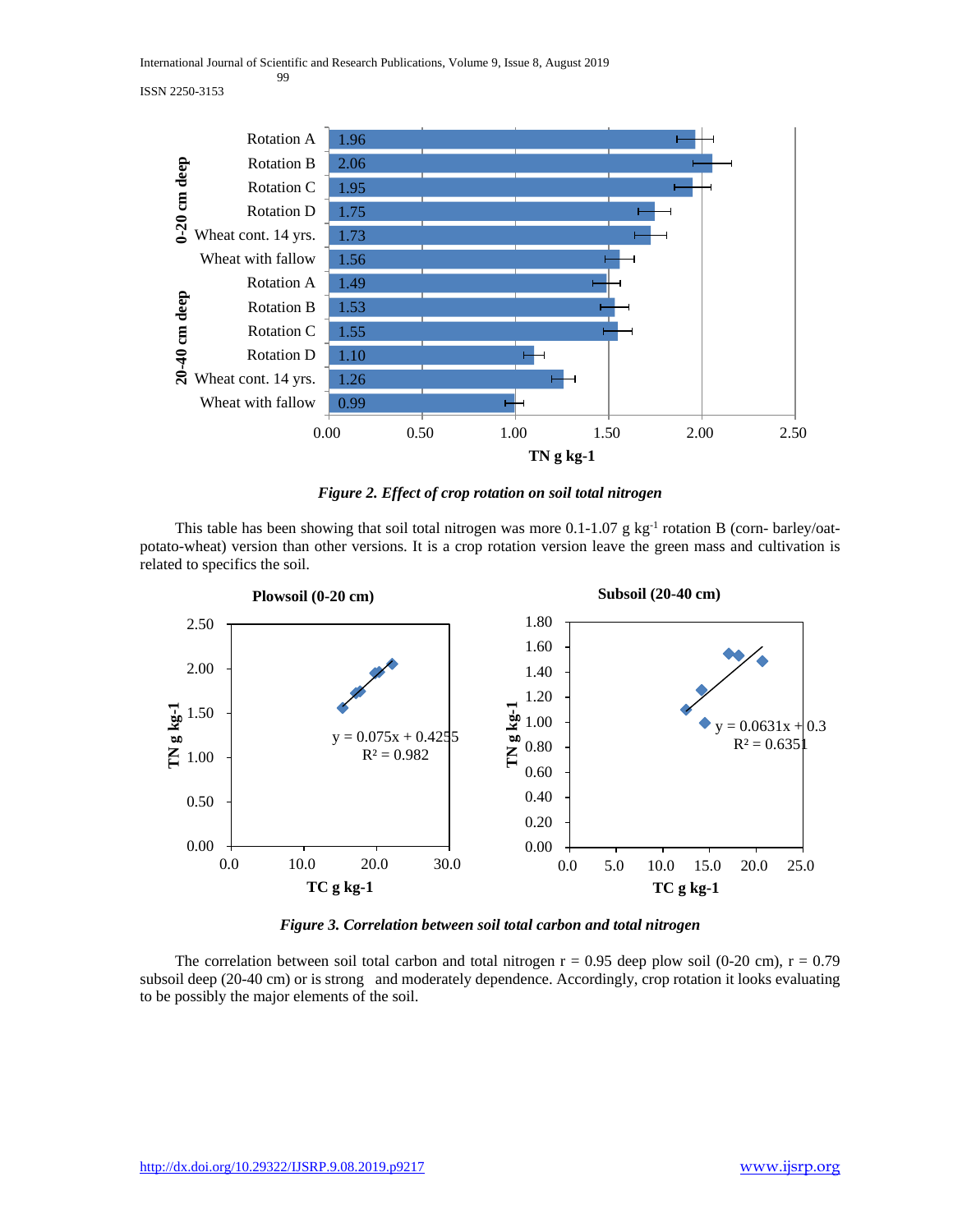International Journal of Scientific and Research Publications, Volume 9, Issue 8, August 2019 100

ISSN 2250-3153



Total carbon and nitrogen ratio rotation B the highest C:  $N = 10.8$  in the 0-20 cm depth. Experience, which shows that the total area of mineralization appears to have been low. Total carbon and nitrogen ratio wheat with fallow the highest C:  $N = 14.6$  in the 20-40 cm depth. Subsoil at wheat with a fallow version of the C: N ratio is plowed fallow explain the link to the rotation.



## *Figure 5. Effect of crop rotation on soil available nitrogen*

 Soil available nitrogen contents in the plowed soil were 7.3 mg in 100gr dry soil is the maximum of rotation B but was 3.2 mg in 100 gr dry soil is the minimum of wheat with fallow version. Soil available nitrogen contents in the subsoil were 4.6 mg in 100 gr dry